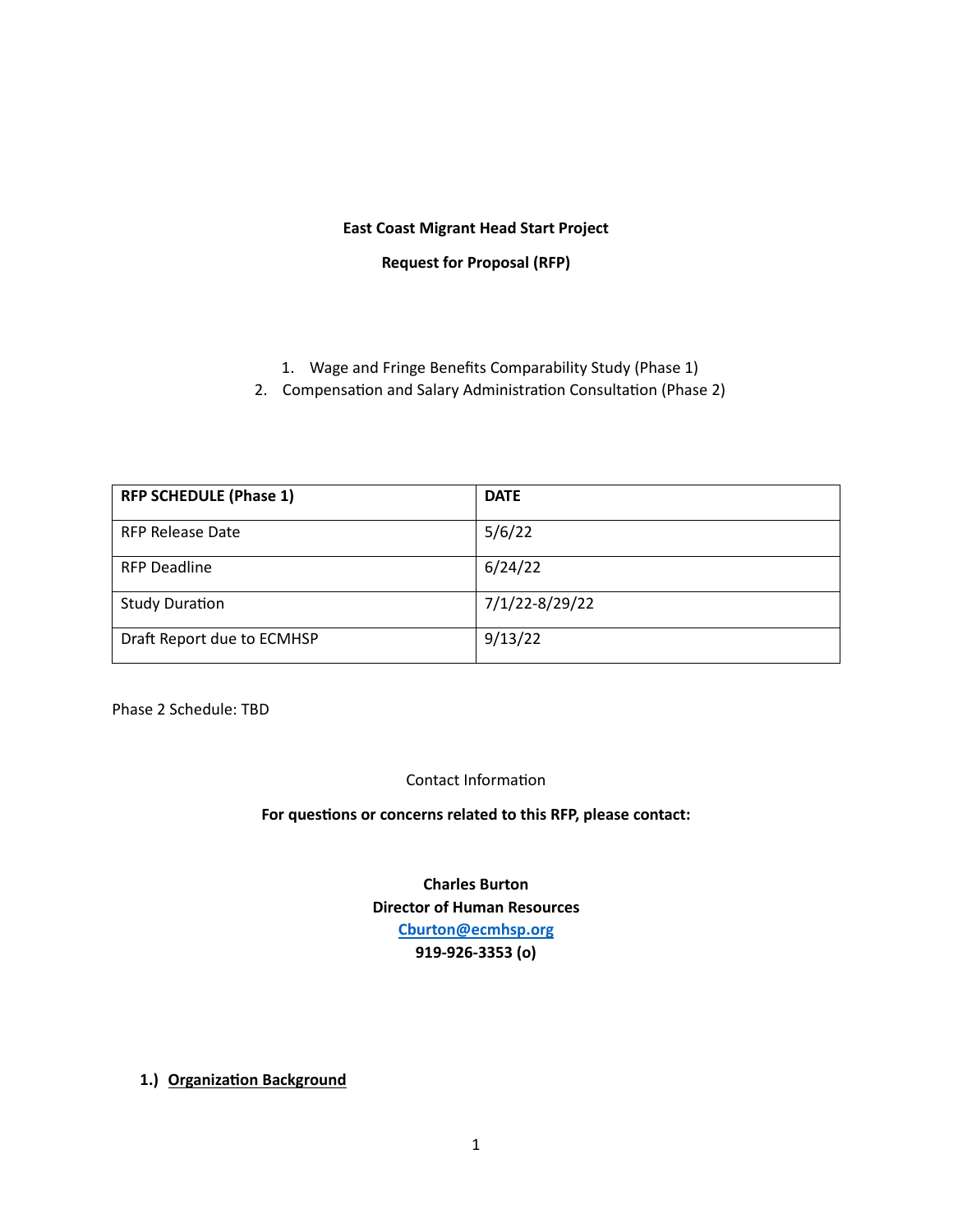East Coast Migrant Head Start Project (ECMHSP) is a non-profit organization that has provided highquality and comprehensive Head Start services to farmworker families for more than 30 years. We also advocate for children and families in their other areas of need. Our annual budget is approximately \$64M.

We provide holistic, high-quality early childhood education for nearly 3,000 migrant and seasonal farmworker children in 48 Head Start educational centers across 10 states. Seven of our centers operate year-round; the rest operate seasonally. We currently have 933 employees, 522 (or 56%) of whom are classified as seasonal, whereas 396 (or 42.4%) are classified as year-round. Many center-level employees are scheduled to work 10 hours per day.

For more information about us, please visit our website at [www.ecmhsp.org](http://www.ecmhsp.org/).

# **2.) Project Overview and Goals**

This project has two phases:

- **Phase 1** is a wage and fringe benefits comparability study ("the study").
	- a. With respect to wages, the offeror will provide a competitive analysis of benchmark positions (one from each grade in our current position classification system) using our pay data in comparison to market salary data.
	- b. Utilizing published reputable benefits survey data, the offeror will provide a high-level review of benefit offerings and summary of market trends. They will illustrate opportunities to modify and/or enhance benefit offerings to remain competitive in the market, and will help ECMHSP ensure that its total compensation is competitive.
	- c. For more information on how to properly conduct the study, please see the following document: https://eclkc.ohs.acf.hhs.gov/publication/wage-comparability-surveyanalyzing-employee-compensation
	- d. The requirements for the study can be found in the Head Start Uniform Administrative Requirements, a relevant section of which is cited below:
	- o **45 CFR §75.430 Compensation—personal services.**
		- "(b) Reasonableness. Compensa�on for employees engaged in work on Federal awards will be considered reasonable to the extent that it is consistent with that paid for similar work in other activities of the non-Federal entity. In cases where the kinds of employees required for Federal awards are not found in the other activities of the non-Federal entity, compensation will be considered reasonable to the extent that it is comparable to that paid for similar work in the labor market in which the non-Federal entity competes for the kind of employees involved. This regulation is consistent with the purpose of wage comparability which is to link pay levels to those defined by the relevant labor market. The relevant labor market is typically one that the employer must compete in for employees with a particular skill set."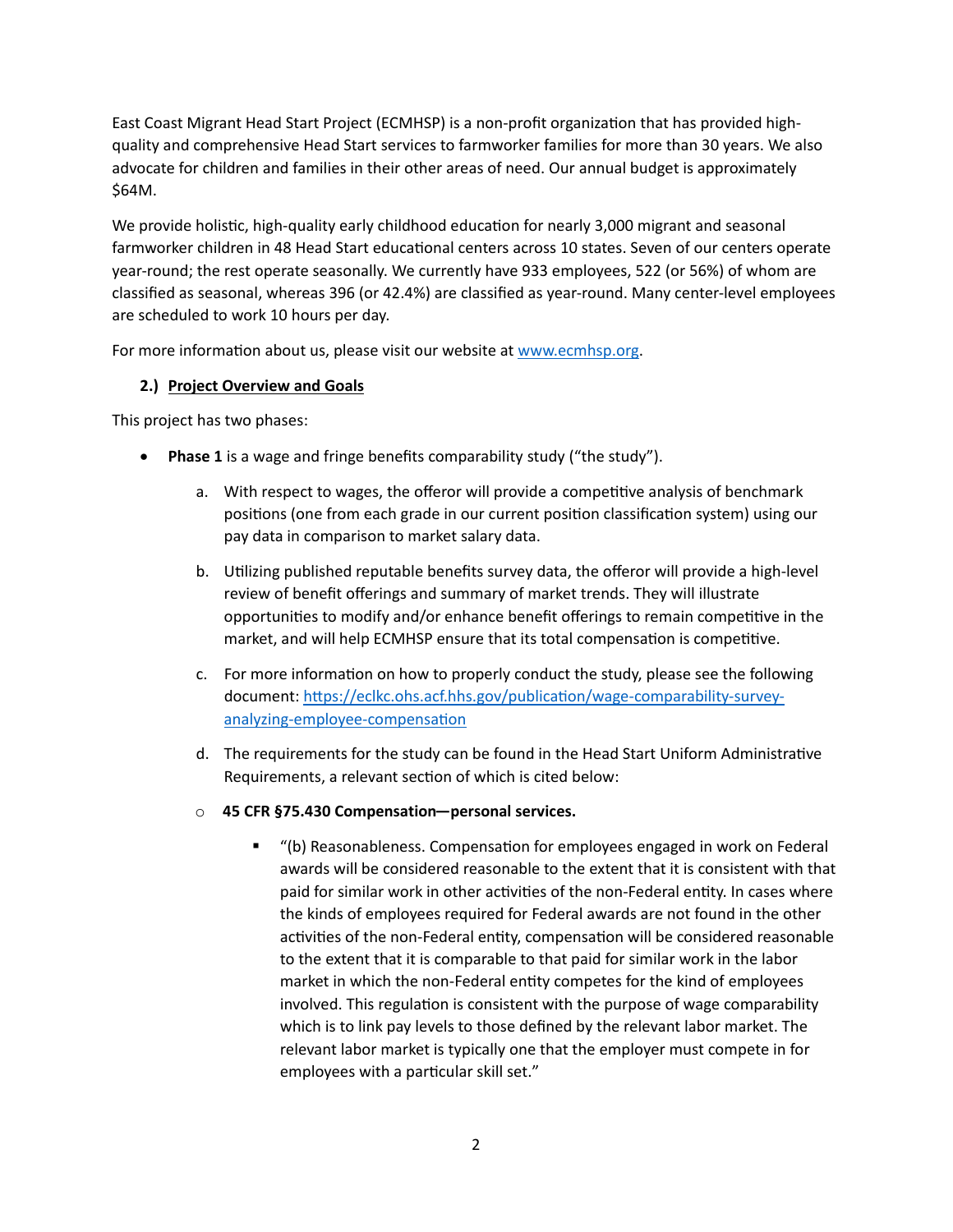- In addi�on, Sec. 653(a) of the Head Start Act address comparability of wages, and *"*mandates that persons employed in carrying out programs shall not receive compensation at a rate which is (1) in excess of the average rate of compensation paid in the area where the program is carried out to a substantial number of persons providing substantially comparable services, or in excess of the average rate of compensation paid to a substantial number of the persons providing substantially comparable services in the area of the person's immediately preceding employment, whichever is higher; or (2) less than the minimum wage prescribed in section  $6(a)(1)$  of the Fair Labor Standards Act of 1938. The secretary shall encourage Head Start agencies to provide compensation according to salary scales that are based on training and experience."
- e. The survey should gather information from at least five other similar organizations. ("Similar" is defined as an organization having a comparable budget, that serves a comparable number of children, non-profit status, and number of staff). The relevant labor market can be defined by employers who compete for employees to do the same jobs, who compete for employees within the same geographic area, and organizations that offer a similar service. The offeror's focus should be on urban-rural combination types of programs.
- f. The offeror should ensure that job duties, levels of responsibility, and qualifications are clear. In addition, they should ensure that information about individuals employed is consistent: information such as level of education and number of years of experience will help determine how similar the comparability group is to ECMHSP staff.
- g. The survey should provide wage information based on hourly wage. For wage, education, and experience data, it will be useful to report high, low, and median data as well as averages. Measures that reflect the variability or dispersion of reported wages are also useful.
- **Phase 2** involves a proposal to engage in an ongoing consulting relationship with ECMHSP concerning our compensation and salary administration program. We anticipate that this phase will begin as soon as possible after the completion of Phase 1.

Major goals of this phase include:

- a. Request and examine information about ECMHSP to ensure an understanding of the organizational structure, strategic plan, and current compensation structure.
- b. Discuss the process and approach with ECMHSP to ensure an understanding of the project and to answer any questions.
- c. Hold discussions regarding concerns with the existing compensation methodology and assist ECMHSP in exploring various compensation philosophies to support our goals and objectives.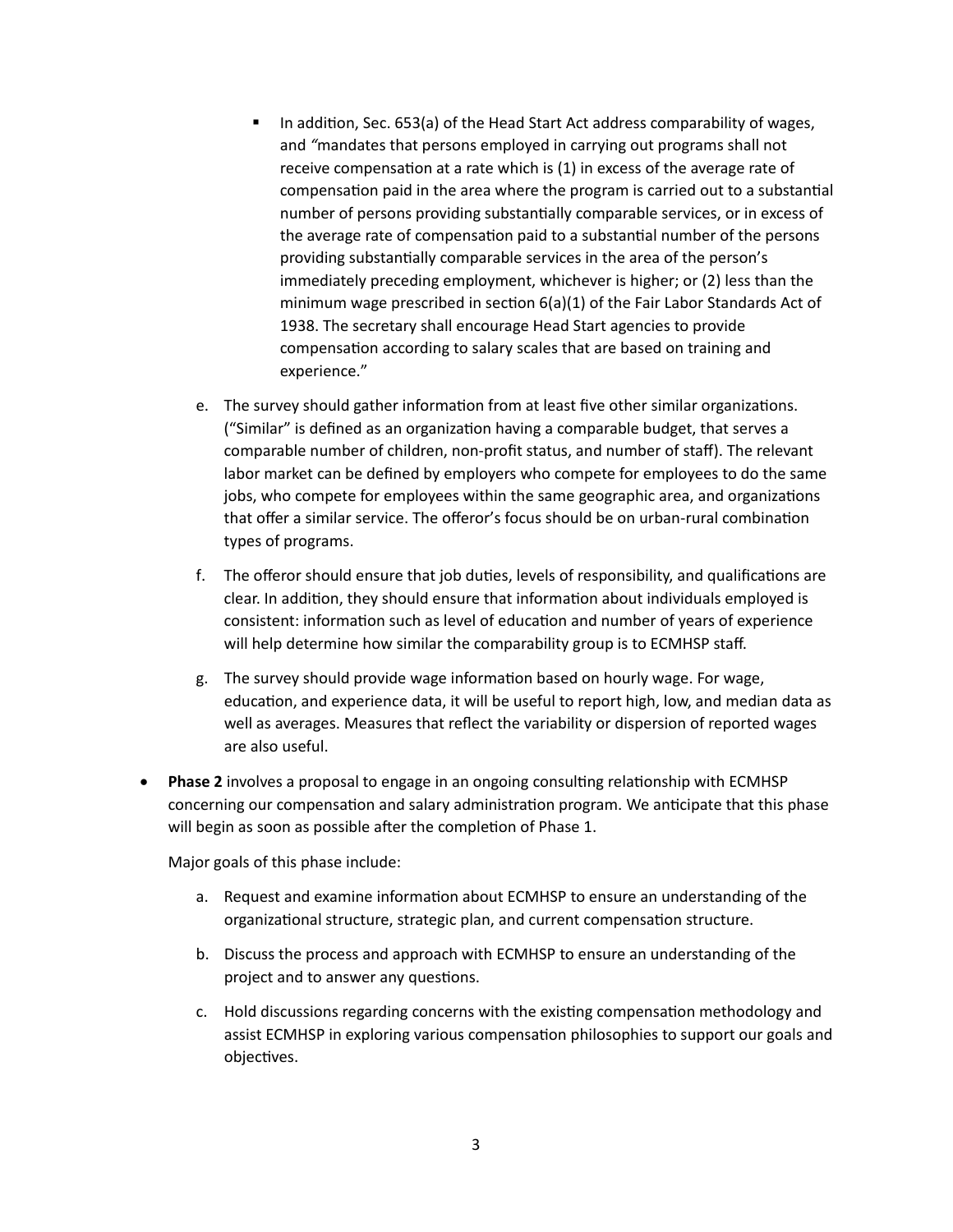- d. Coach and mentor ECMHSP's compensation project team through the project to enhance understanding and experience in working with compensation and related tools.
- e. Examine our compensation philosophy and recommend any improvements.
- f. Examine and validate our existing salary grade system and recommend any improvements, with particular emphasis on establishing and adjusting for differences in workload, center size, and demographics, among other factors.
- g. Assist in the development of career pathways, with par�cular emphasis on those employees at the maximum of their salary grade (currently 18 employees, excluding those paid at the salary cap maximum).
- h. Develop hiring and promotion guidelines.

To reach these goals, ECMHSP is now accepting bids in response to this Request for Proposal. We would like to establish a working relationship with one consulting company that can successfully manage both phases of this project.

## **3.) Current Roadblocks and Barriers to Success**

- a. The seasonal nature of many ECMHSP positions, and the long hours required.
- b. Attraction and retention of qualified center-level staff, especially teachers.
- c. Historically low wages in early childhood education.
- d. The impact of the COVID-19 pandemic generally, and the fact that there is not an approved vaccine for the children in the age groups we serve.
- e. Current vacancies in the Human Resources department, and the department's response to overall organizational vacancies.

# **4.) Quo�ng and Payment Terms**

We are requesting one quote for both phases of this project. The offeror should break down the costs expected for both Phase 1 and Phase 2. We anticipate that Phase 2 would begin soon after the successful completion of Phase 1. Payment terms will be agreed with the offeror.

### **5.) Technical Qualifications**

The offeror, in its proposal, shall, as a minimum, include the following:

### *a. Understanding our needs*

The offeror should describe the current challenges and opportunities specific to our organization. Describe how your firm is best suited to assist ECMHSP in facing those challenges and opportuni�es moving forward.

### *b. Understanding the scope of work.*

The offeror should clearly describe the scope of work to be performed in conjunction with this RFP.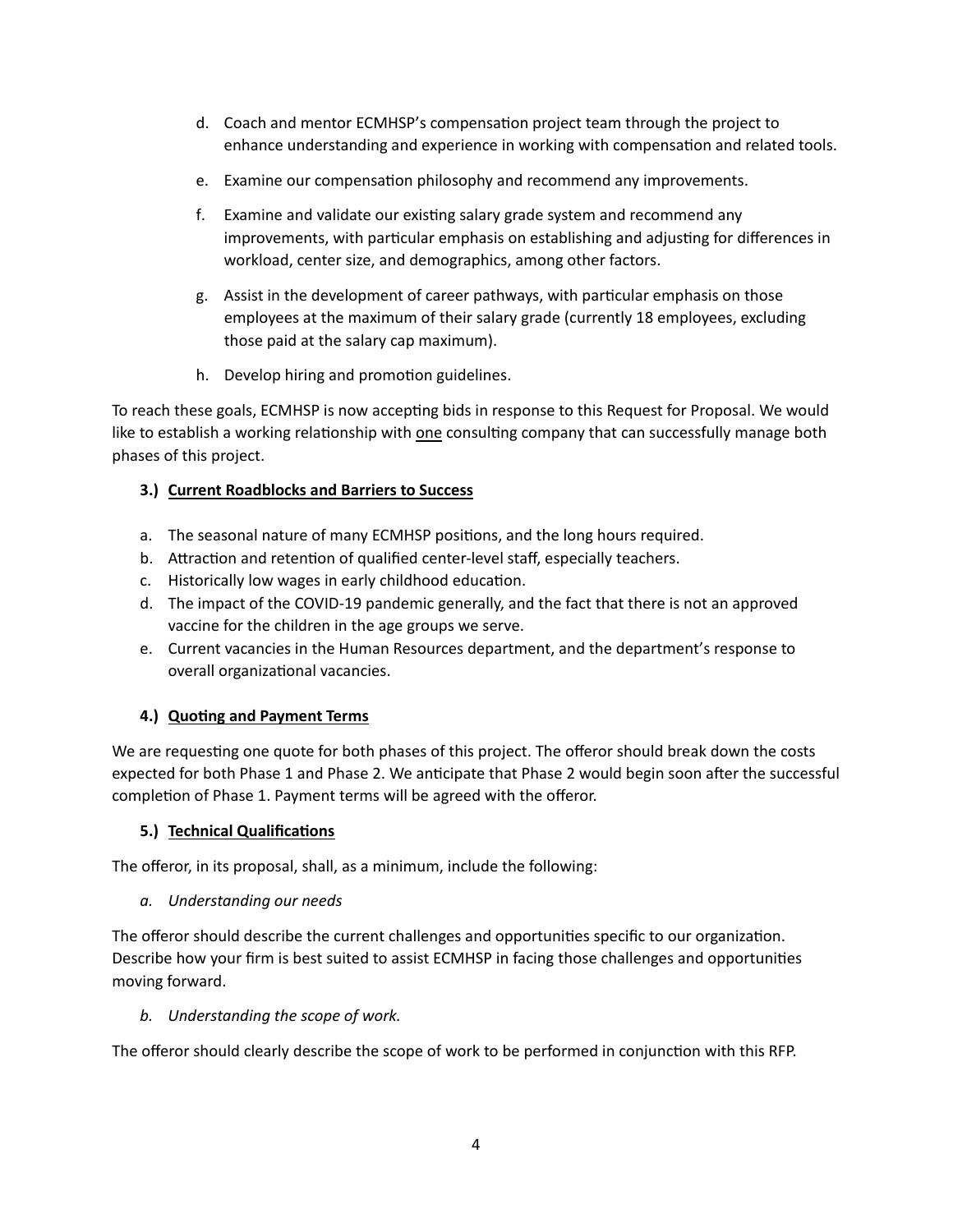## *c. Understanding our work*

The offeror should describe its understanding of our work by providing specific industry knowledge and expertise, including

- i. Prior experience working with nonprofit organizations
- ii. Prior experience consulting with organizations similar to ECMHSP.
- iii. Prior experience providing additional services to organizations similar to ECMHSP.

## *d. Engagement team*

The offeror should briefly describe the qualifications of staff to be assigned to the engagement. Descriptions should include:

- i. Consulting team makeup.
- ii. Prior experience of the individual team members; team bios should include education and position in firm.

### *e. Organization size and structure*

The offeror should describe its organization, size (in relation to work to be performed) and structure. The description should include:

- i. Size of the offeror, including number of employees.
- ii. Explanation of independence.
- iii. Any conflicts of interest that exist.

### *f. Approach to the engagement*

The offeror should describe its approach to the work to be performed.

### **6.)** Proposal Evaluation

a. Nonresponsive proposals

Proposals may be judged nonresponsive and removed from further consideration if any of the following occur:

- i. The proposal is not received in a timely manner in accordance with the terms of this RFP.
- iii. The proposal is not adequate to form a judgment by the reviewers that the proposed undertaking would comply with the requested work.